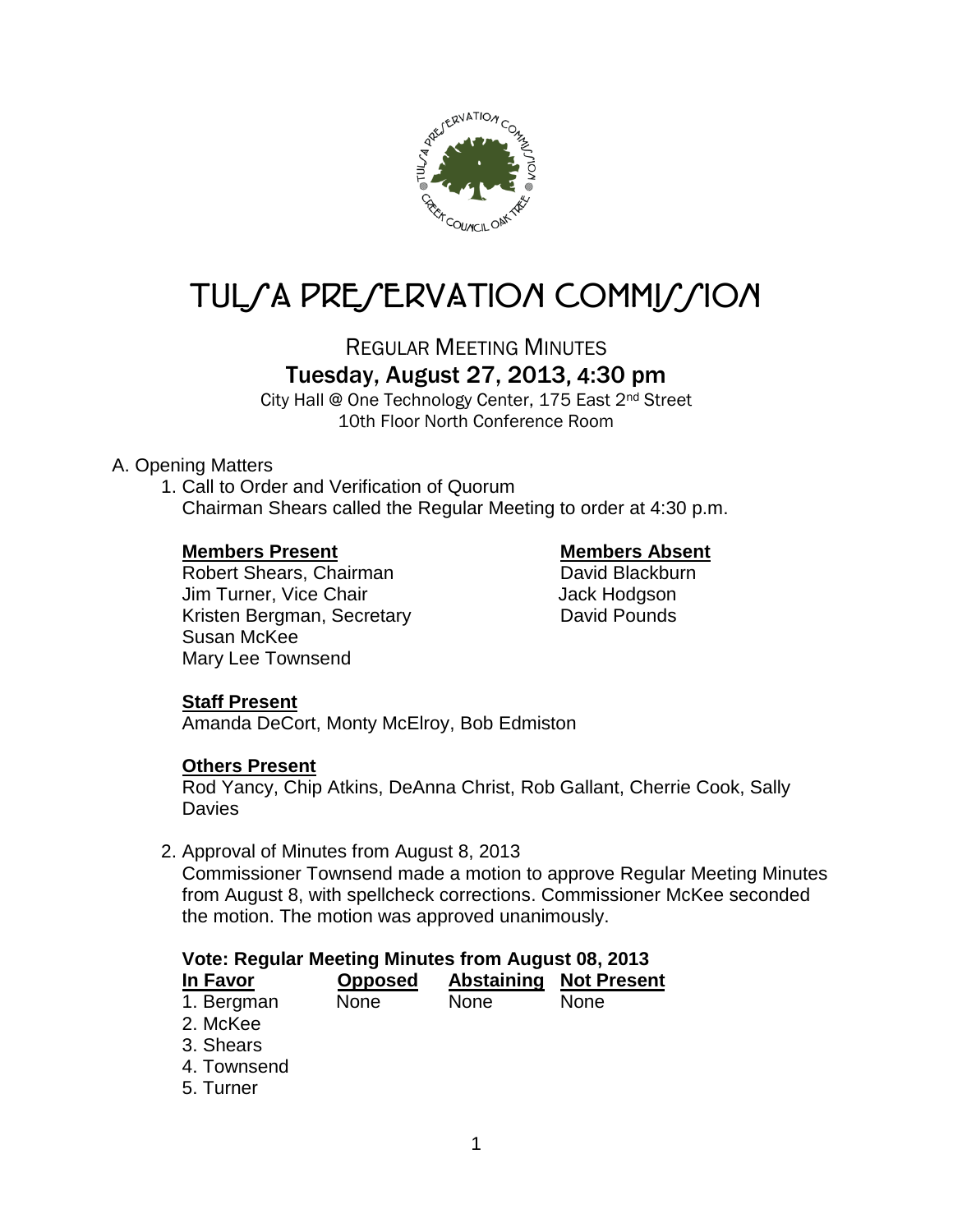3. Disclosure of Conflicts of Interest

No one reported a conflict of interest with the proposals on the agenda.

#### B. Actionable Items

#### 1. **COA-13-022 / 1618 S. Rockford Avenue** (Swan Lake)

Applicant: Miriam Young

COA Subcommittee Review Date: August 20, 2013 Request:

Install 10 solar panels along yard on south side of house.

Monty McElroy presented Ms. Young's Certificate of Appropriateness application to the Commission and read the applicable guidelines. Ms. Christ from Ion Energy Company was present to answer questions.

Vice Chairman Turner gave a report of the COA Subcommittee review of the proposal.

Commissioner Townsend made a motion to approve the application. Commissioner McKee seconded the motion. Chairman Shears asked for a vote on the motion.

#### **Vote: 1618 S. Rockford Avenue** (Swan Lake)

| In Favor | <b>Opposed</b> | Abstaining  | <b>Not Present</b> |
|----------|----------------|-------------|--------------------|
| 1. McKee | Bergman        | <b>None</b> | <b>None</b>        |

- 2. Shears
- 3. Townsend
- 4. Turner

The motion to approve was approved by majority. Guideline cited: B.7.3.

#### 2. **COA-13-023 / 1115 E. 16th Street** (North Maple Ridge)

Applicant: Bob Gallant

COA Subcommittee Review Date: None

Request:

Remove 4 windows on upstairs sleeping porch and fill with wooden panels to match design of panels below windows.

Monty McElroy presented Mr. Gallant's Certificate of Appropriateness application to the Commission and read the applicable guidelines. Mr. Gallant was present to answer questions.

Commissioner Turner made a motion to approve the application. Commissioner Townsend seconded the motion. Chairman Shears asked for a vote on the motion.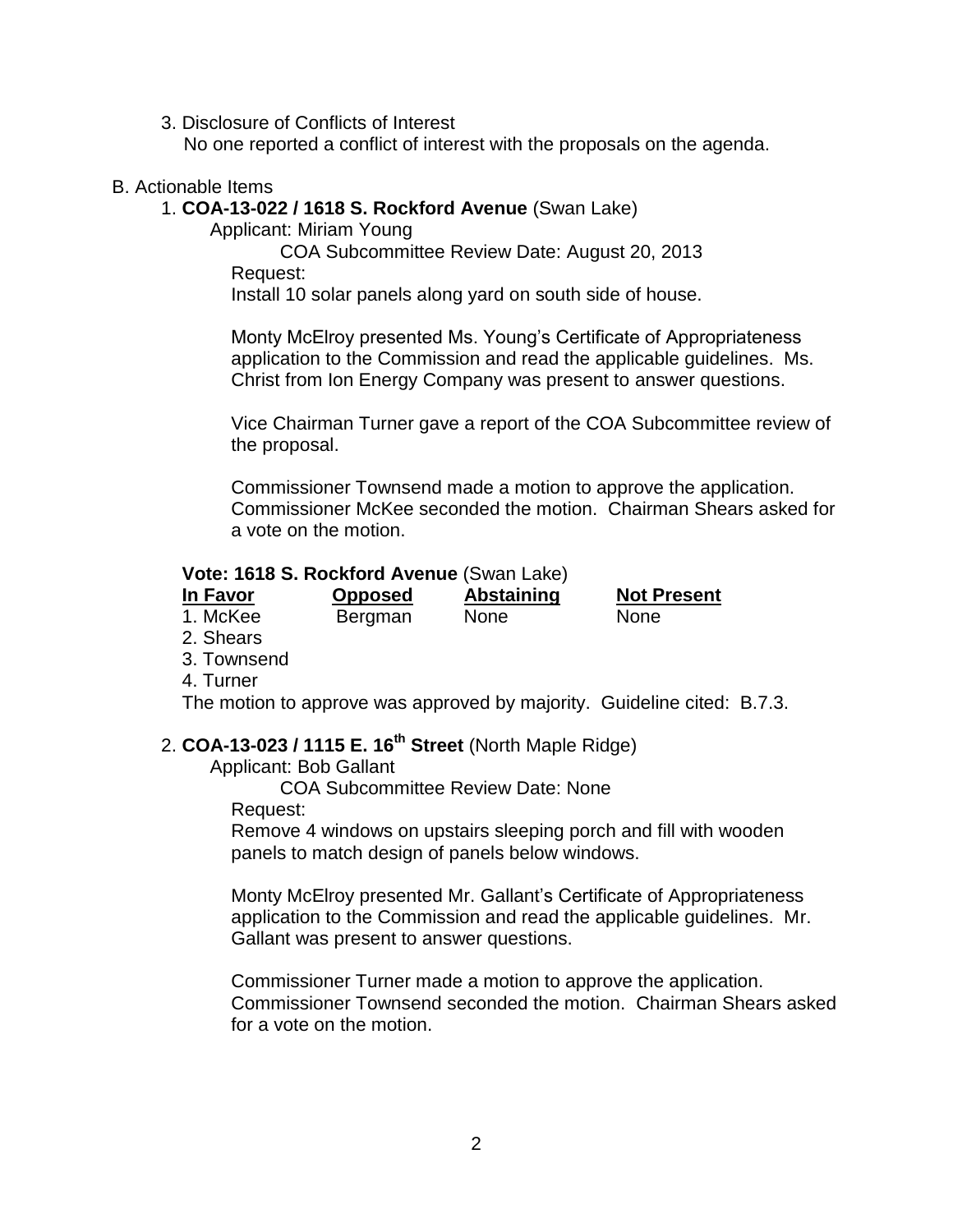| Vote: 1115 E. 16 <sup>th</sup> Street (North Maple Ridge) |                |             |                    |  |  |  |
|-----------------------------------------------------------|----------------|-------------|--------------------|--|--|--|
| In Favor                                                  | <b>Opposed</b> | Abstaining  | <b>Not Present</b> |  |  |  |
| 1. Bergman                                                | <b>None</b>    | <b>None</b> | <b>None</b>        |  |  |  |
| 2. McKee                                                  |                |             |                    |  |  |  |
| $\sim$ $\sim$ $\sim$                                      |                |             |                    |  |  |  |

- 3. Shears
- 4. Townsend
- 5. Turner

The motion to approve was approved unanimously. Guideline cited: A.1.3 and A.4.2.

#### 3. **COA-13-024 / 1612 S. St. Louis Avenue** (Swan Lake)

Applicant: Chip Atkins

COA Subcommittee Review Date: None

Work started prior to COA application

Request:

Construct wooden front porch rails.

Monty McElroy presented Mr. Atkins' Certificate of Appropriateness application to the Commission and read the applicable guidelines. Mr. Atkins was present to answer questions.

Commissioner Townsend made a motion to approve the application. Commissioner McKee seconded the motion. Chairman Shears asked for a vote on the motion.

#### **Vote: 1612 S. St. Louis Avenue** (Swan Lake)

| In Favor   | <b>Opposed</b> | <b>Abstaining</b> | <b>Not Present</b> |
|------------|----------------|-------------------|--------------------|
| 1. Bergman | <b>None</b>    | <b>None</b>       | <b>None</b>        |
|            |                |                   |                    |

- 2. McKee
- 3. Shears
- 4. Townsend
- 5. Turner

The motion to approve was approved unanimously. Guideline cited: A.6.4 and A.6.5.

#### 4. **Discussion and possible action concerning McBirney Mansion easement.**

Commissioners were briefed by Ms. DeCort and Attorney Edmiston on the pending foreclosure action brought against the heirs of the McBirney Mansion. A brief discussion was also held regarding the Scenic, Open Space, and Architectural Façade Easement. Commissioners decided to add discussion of the McBirney Mansion during executive session to future agenda items.

#### 5. **Discussion and possible action concerning downtown demolition and parking ordinance.**